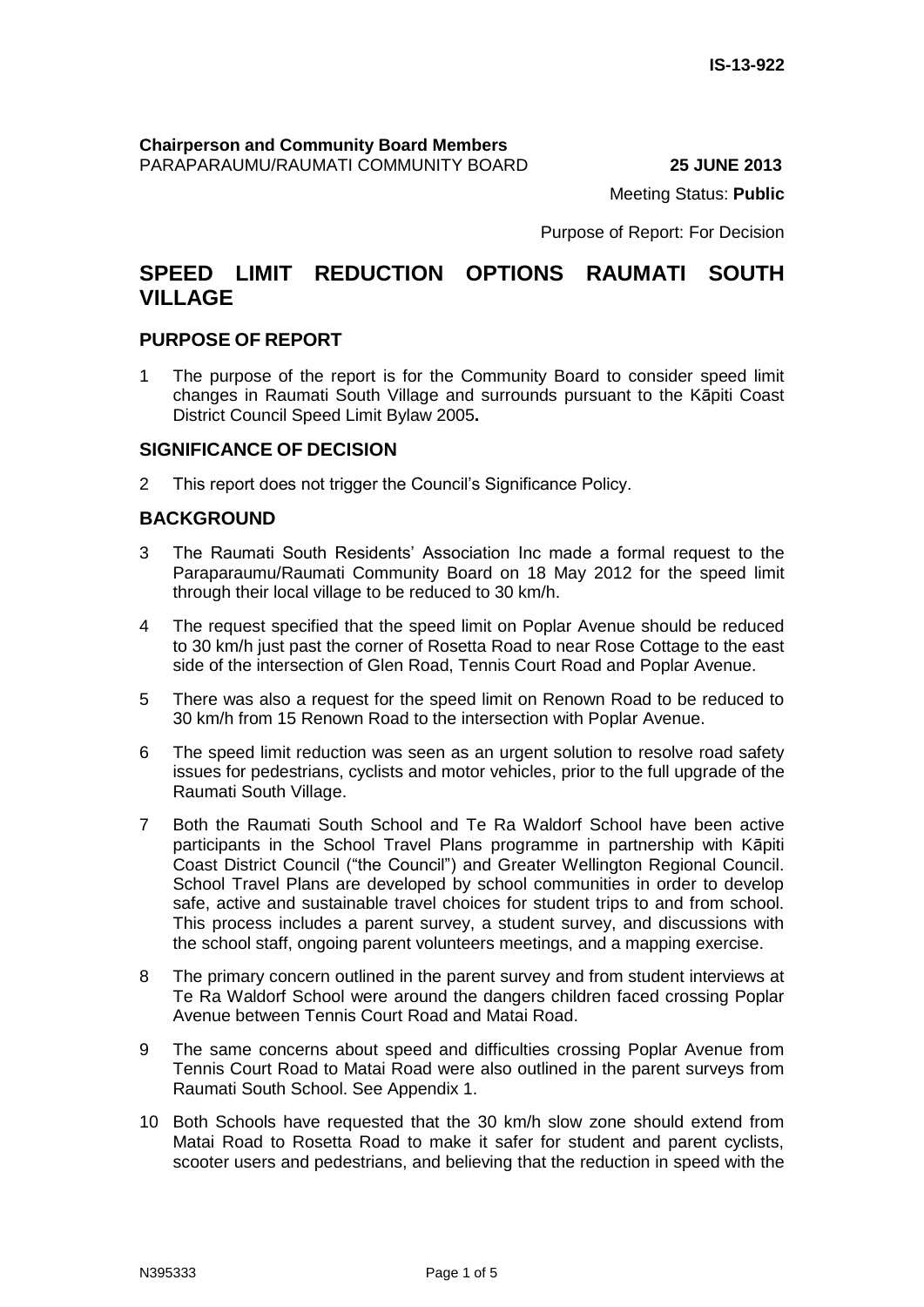corresponding traffic calming measures will assist in normalising a lower speed environment in a high child use area.

11 The two local schools have outlined the dangers students face cycling to school on Poplar Avenue. To partially resolve this issue Council is currently, constructing a 2.5 metre shared pathway (cyclists and pedestrians) from Matai Road to Te Ra Waldorf School, making it significantly safer for cyclists over this stretch of their journey.

## **CONSIDERATIONS**

Issues

#### SPEED LIMIT

- 12 The Council, as a Road Controlling Authority, can set speed limits greater or less than 50 km/h in Urban Traffic Areas and less than 100 km/h in rural areas in accordance with the land Transport Rule – Setting of Speed Limits 2003.
- 13 The Land Transport Rule sets out the procedure to be used in determining the appropriate speed limit for any section of road. A speed limit lower than 50 km/h can be applied once a speed limit survey has calculated the actual speed drivers navigate the current road lay out. A speed limit of 20 km/h, 30 km/h or 40 km/h can apply if engineering measures are put in place to control the mean speed within 5 km/h of these limits.
- 14 The Council has created other self explaining 30 km/h slow zones at Ōtaki Main Street and at Paraparaumu Beach with the use of raised platform crossings, road narrowing and other design features.
- 15 A draft Poplar Avenue Speed Review has been prepared by OPUS on Poplar Avenue from Matai Road to Rosetta Road in accordance with Land Transport Rule: Setting of Speed Limits 2003. See Appendix 2. This draft report included crash data, a speed limit review and speed surveys but requires additional information prior to its full completion.
- 16 The data from the NZTA Crash Analysis System (CAS) over a five year period 2008 to 2012 inclusive revealed there have been nine crashes, two involving cyclists with one of them considered serious and seven non-injury crashes.
- 17 The speed limit review which assesses both the development (frontages and side roads) and a roadway rating (pedestrian and cycle volumes, parking, geometry, traffic control and use), revealed an average rating of 20.8 which corresponds to an urban speed environment of 50 km/h for this section of road. This rating means that a reduced speed limit would require engineering/traffic calming solutions to reduce the speed.
- 18 Although four loop based speed surveys were undertaken at four sites (Figure 4- 1) in Appendix 2, faults at site A and D mean this data is incomplete. For a preliminary estimation of the speed through the village the speed loop data from Location B shows that the average speed at below 40 km/h with the 85% speed supporting this.
- 19 The OPUS Poplar Avenue Speed Review concludes that the crash history, speed surveys and speed limit review all concur with the request from Raumati South Residents Association Inc for the speed limit to be reduced to 30 km/h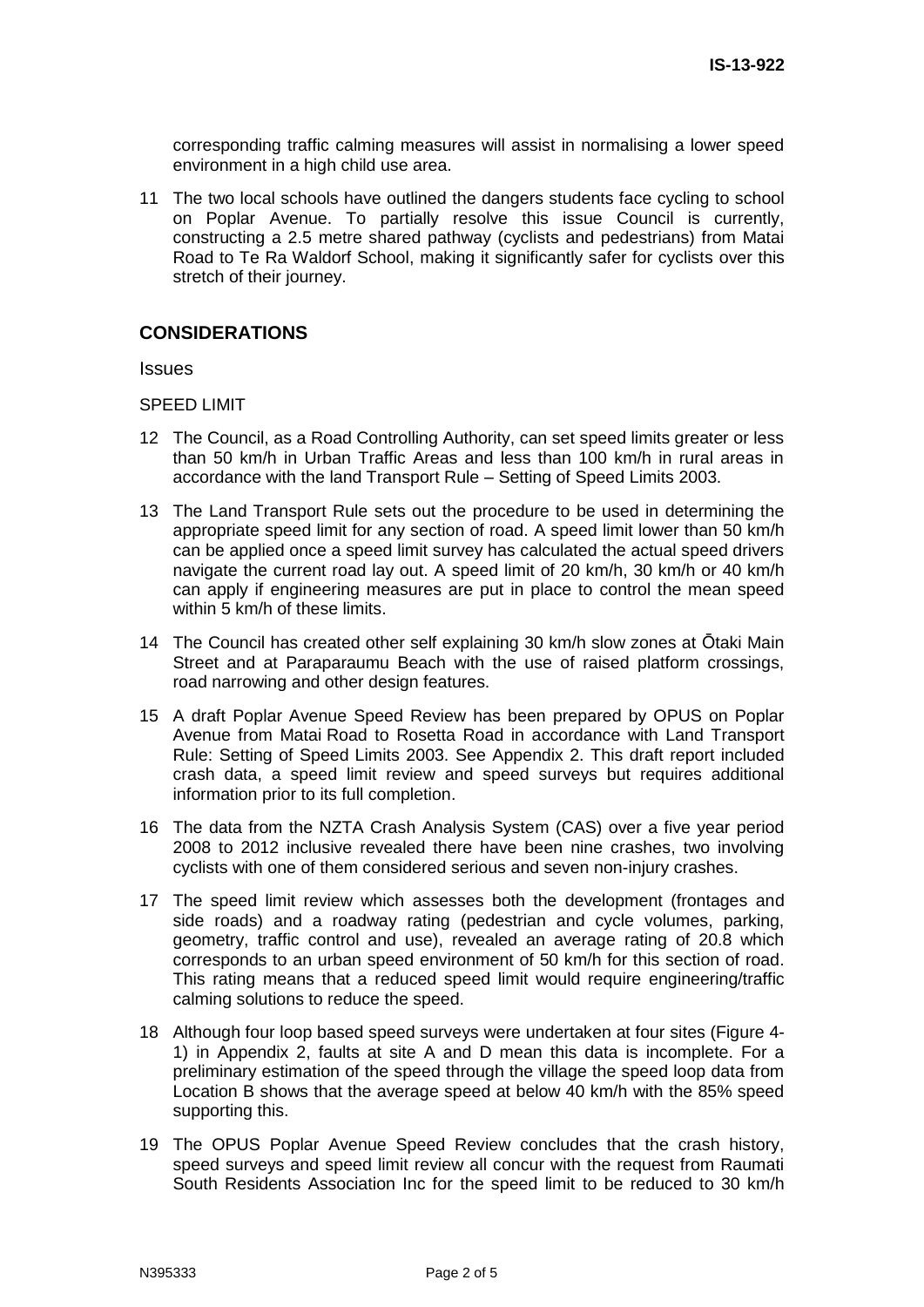from Rosetta Road to just east of Tennis Court Road. As the current speed cars travel is not significantly higher than the 30 km/h speed limit it is not considered that there will be any adverse effects on traffic flow.

- 20 If the Community Board only considers that the speed limit should be reduced from Rosetta Road to just east of Tennis Court Road, then there is only a limited need for engineering traffic calming solutions to be introduced to control the speed to within 5 km/h of 30 km/h speed limit. These could include a gated threshold treatment in combination with pavement treatments.
- 21 If the Community Board should consider recommending that the restricted speed limit area be extended to Matai Road then there are two options, which require different engineering traffic calming solutions. If Tennis Court Road to Matai had a speed limit of 40 km/h it would require limited engineering traffic calming solutions as per Rosetta Road to Tennis Court Road. If a 30 km/h speed limit is recommended then more significant engineering traffic calming solutions would be required, which could include narrowing the carriageway by introducing a footpath on the southern side of Poplar Avenue or speed humps/cushions.
- 22 A preliminary Road Safety Assessment has been conducted which supports the reduced speed limit but recommends that an independent road safety audit be completed under day and night conditions. A full road safety audit is required for any speed reduction request.
- 23 The traffic calming measures will need to be integrated into the eventual Raumati South Town Centre upgrade via the Council's Design Review process. The review will also assist in making sure the designs fit within Council's current landscape and urban design protocols.
- 24 This survey and the designs for traffic calming can then be forwarded for consultation as per the requirements of the Land Transport Rule: Setting of Speed Limits 2003.
- 25 The design options and planned positioning of the traffic calming measures will be presented to the Paraparaumu/Raumati Community Board after full consultation and prior to the speed limit reduction report going to the Regulatory Management Committee.

#### Financial Considerations

26 The costings for the traffic calming measures will be presented to the Paraparaumu/Raumati Community Board and the Regulatory Management Committee once the designs have been finalised.

#### Legal Considerations

- 27 The Kāpiti Coast District Speed Limit Bylaw 2005 requires Council to follow the procedures set out in Land Transport Rule: Setting of Speed Limits 2003 (SLNZ) Rule 54001. This involves undertaking a survey of the road, calculating the speed limit using the procedure set out in Speed Limits New Zealand (Schedule 1 to the Land Transport Rule) and carrying out the appropriate consultation.
- 28 Road controlling authorities do not have the ability to arbitrarily set speed limits but may propose to set a speed limit that differs from the calculated speed limit. Following consultation, an authority may set the proposed speed limit only if that speed limit is safe and appropriate for the road with regard to function, nature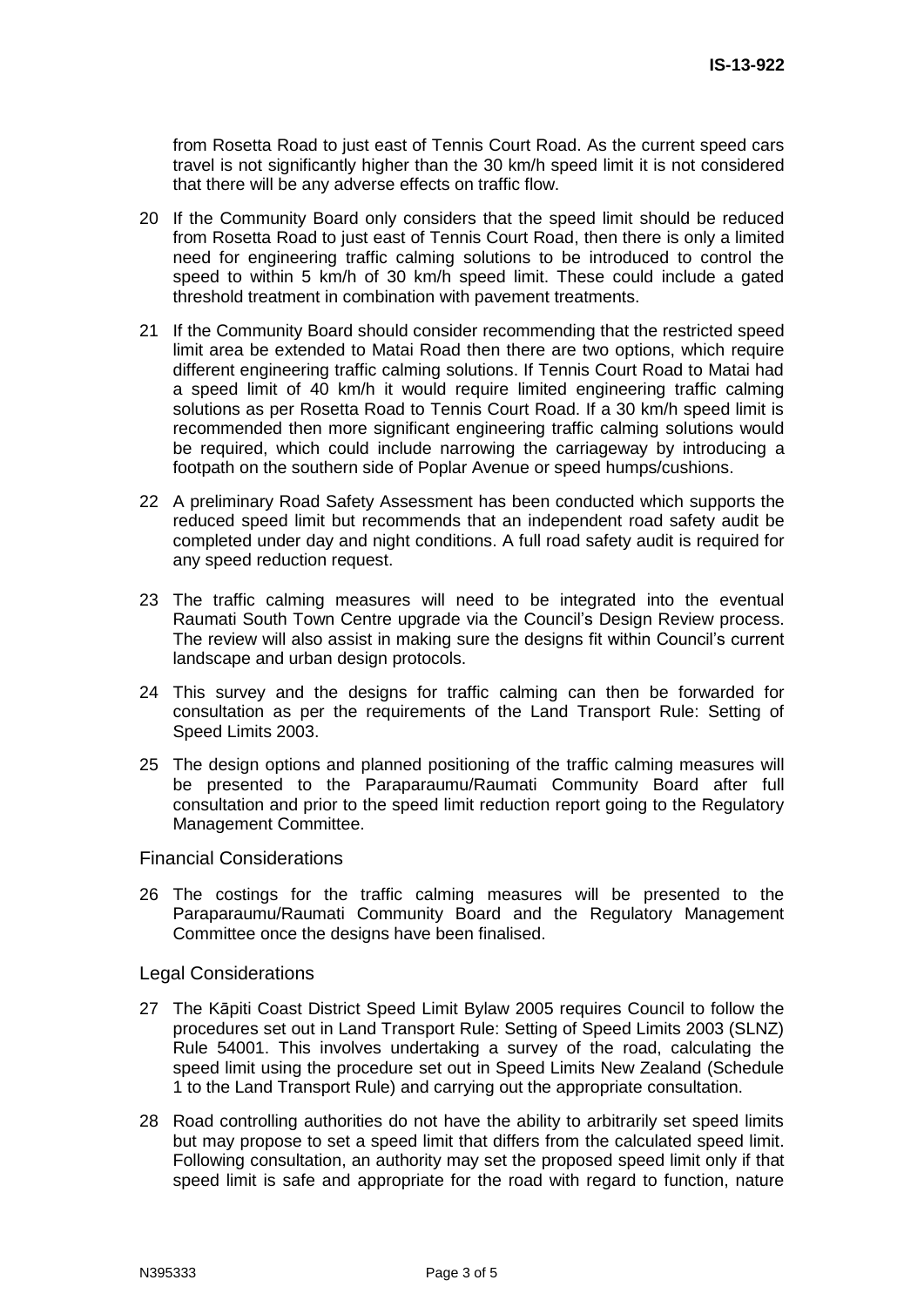and use of the road, its environment, land use patterns and whether the road is in an urban area or rural area.

- 29 The Land Transport Rule stipulates that the road controlling authority must consult with the New Zealand Police, Automobile Association, New Zealand Transport Agency, and the Road Transport Forum. It also requires the road controlling authority to consult with the local community or groups that may be affected by the proposed changes.
- 30 For the proposed speed limit change to be given effect to, a recommendation is required from the Board for the Regulatory Management Committee to ratify it in order for the new speed limit to have full legal status once installed.

#### **Delegation**

- 31 The Community Board has: "*Authority to approve or reject officer recommendations relating to all traffic control and signage matters, in relation to existing local roads within the community board's area, except for changes to speed restrictions on local roads. (The latter power has been delegated to the Regulatory Management Committee)".*
- 32 The Community Board can therefore make a recommendation to the Regulatory Management Committee that the speed limit should be reduced to 30 km/h.
- 33 Any designs for traffic calming, pedestrian crossings, and signage have to be approved by the Community Board before their installation.

#### **Consultation**

- 34 It is proposed that consultation would occur with the following statutory agencies and groups: The New Zealand Police, Automobile Association, NZ Transport Agency, and the Road Transport Forum as per the requirements of the Land Transport Rule: Setting of Speed Limits 2003.
- 35 A road controlling authority must also consult with the local community or groups that may be affected by the proposed changes and the following organisations and individuals could make up this list: all the residents in Raumati South, the Raumati South Residents Association Inc, Raumati South commercial property owners and tenants, Heavy Haulage Association, Mana Coach Services, New Zealand Fire Service, Wellington Free Ambulance, Cycleways Walkways and Bridleways Reference Group, Kāpiti cycling advocate groups, Age Concern, Kāpiti Youth Council, the Disability Advisory Group, walking representatives, Raumati South School, Te Ra Waldorf School and Kāpiti College.

#### Policy Implications

36 There are no policy implications in relation to the recommendation.